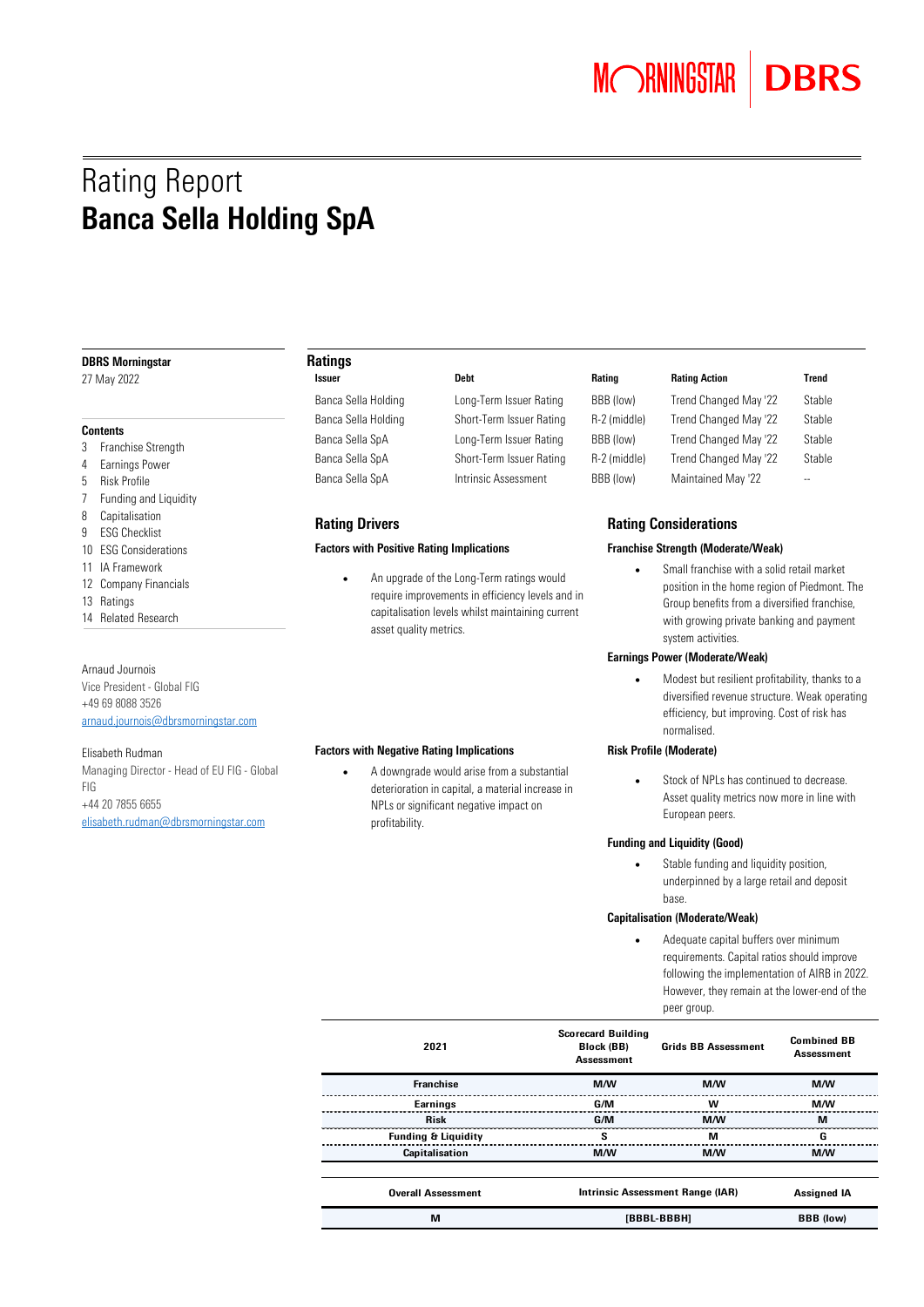#### Financial Information

|                                           |         | For the Year Ended December 31 (IFRS) |         |        |        |  |
|-------------------------------------------|---------|---------------------------------------|---------|--------|--------|--|
| (In EUR Millions unless otherwise stated) |         |                                       |         |        |        |  |
| <b>Total Assets</b>                       | 20.479  | 17.846                                | 15.004  | 14.283 | 13.797 |  |
| Gross Loans to Customers                  | 10.066  | 8.026                                 | 7.455   | 7.063  | 6.986  |  |
| Income Before Provisions and Taxes (IBPT) | 198     | 109                                   | 115     | 104    |        |  |
| Net Attributable Income                   | 108     | 30                                    | 34      | 25     | 52     |  |
| Net Interest Margin                       | 1.3%    | .5%                                   | 18%     | 1 9%   | 8%     |  |
| Cost / Income ratio                       | 75 9%   | 83.9%                                 | 83.7%   | 84.0%  | 834%   |  |
| I I P / IRPT                              | ንበ 5%   | 50.8%                                 | 39.5%   | 47 6%  | 47 2%  |  |
| Cost of Risk                              | 42%     |                                       |         | ነ 64%  | 69%    |  |
| 1 Ratin                                   | l 2 28% | 12 29%                                | 11 4 1% | 28%    | 23%    |  |

#### Issuer Description

Based in Biella (Italy)[, Banca Sella Holding SpA](https://www.dbrsmorningstar.com/issuers/19880) (Sella or the Group) is the parent company of the Sella Group. The Group's main activities are retail & commercial banking, asset management and private banking, payment systems, leasing and consumer finance.

#### Rating Rationale

In reverting the trend to Stable from Negative, we have taken into account that our concerns have reduced regarding the potential impact of COVID-19. In particular, we note the Group's improved profitability driven by capital gains from the deconsolidation of Hype, improved operating efficiency, and lower cost of risk compared to 2020. This also reflects our view that revenues will continue to benefit over the medium term from digital banking, a strong contribution from non-interest income and stabilisation of the cost base, as laid out in its strategic plan. Nevertheless, the Group continues to report relatively weak efficiency ratios relative to peers.

In addition, the change in trend incorporates the continued improvement in asset quality with the Non-Performing Exposure (NPE) ratio now closer to domestic and European peers. Whilst the Russian invasion of the Ukraine brings additional uncertainty, we view the improvement in asset quality gives Sella more flexibility, especially given the absence of asset quality deterioration from the pandemic.

Finally, we also take into account that capital ratios have improved in 2021 and that we expect capital ratios to improve further thanks to the implementation of the AIRB models in 2022. However, we note that capital ratios remain at the low end of the peer group and, as a non-listed bank, the Group has more limited capital flexibility.

The ratings continue to reflect Sella's relatively small but solid and diversified franchise. Ratings are also underpinned by Sella's stable funding and liquidity position.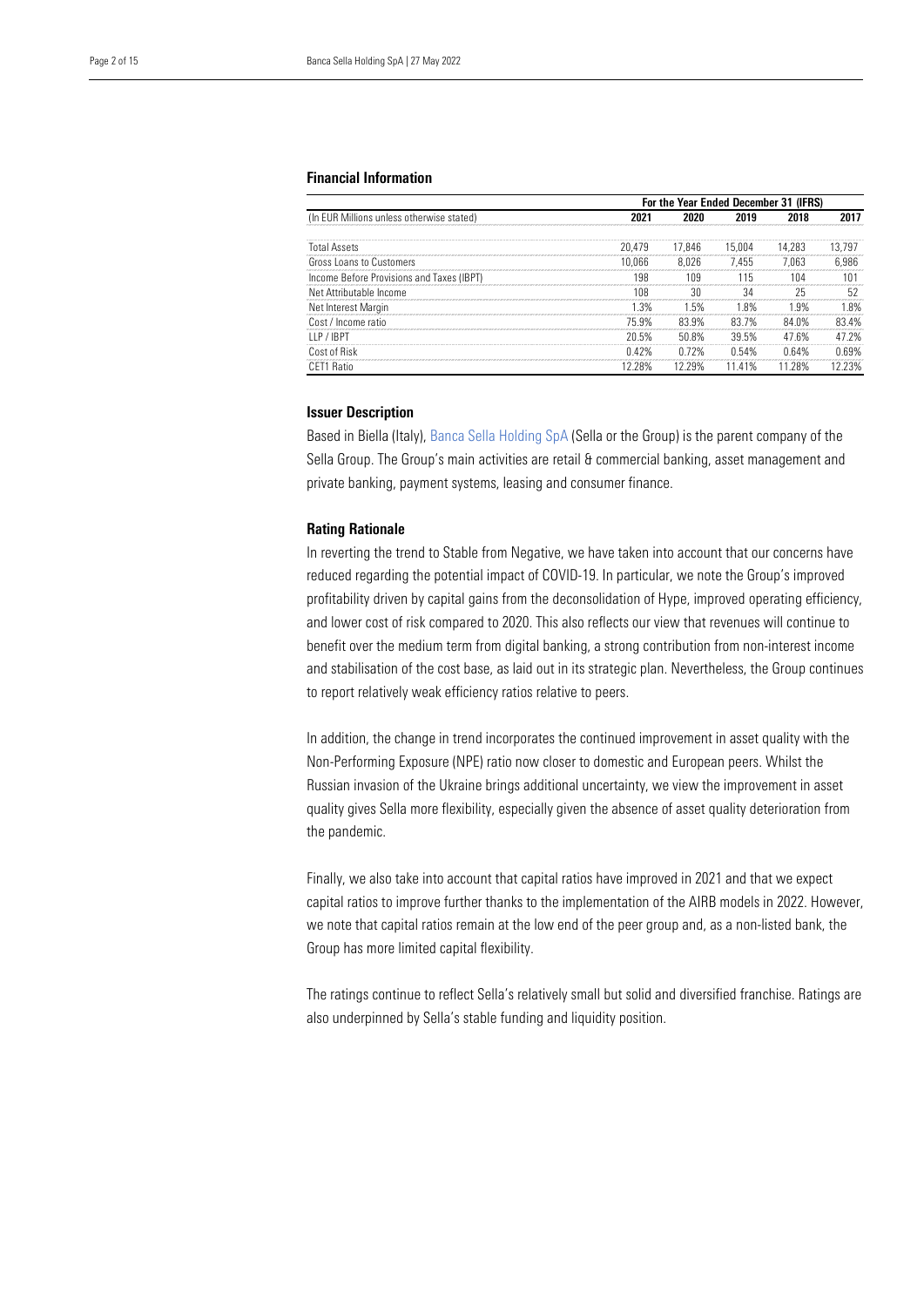#### Franchise Strength

| <b>Scorecard BB Assessment</b> | <b>Grids BB Assessment</b> | <b>Combined BB Assessment</b> |
|--------------------------------|----------------------------|-------------------------------|
| Moderate / Weak                | Moderate / Weak            | Moderate / Weak               |

 Banca Sella Holding (Sella or the Group) is a small Italian banking group with EUR 22.2 billion in total assets at end-Q1 2022. The Group maintains a solid market position in retail and commercial banking, especially in the home province of Biella. Unlike many peers of similar size, Sella's franchise is more diversified, thanks to its private banking and asset management activities, nationwide payment system as well as consumer finance and leasing operations.

The Group has been historically controlled by the Sella family, and they are also broadly involved in the Group's corporate governance. In DBRS Morningstar's view, the corporate governance risks potentially associated with the family ownership are mitigated by the following factors: 1) the Group's exposure to the Sella family is limited; and 2) the banking business is the main activity of the Sella family. The Sella family controls the Group via Maurizio Sella Sapa which owns 94% of Banca Sella Holding SpA. Legally a bank, Banca Sella Holding SpA acts as the Group's treasury and manages the funding with institutional counterparties, including the ECB , as well as the overall business strategy and planning. In April 2020, Massimo Vigo became CEO of Banca Sella SpA (the Bank), succeeding Claudio Musiari who retired.

The Group manages the raising of deposits and lending to households and SMEs through the Bank, its main operating subsidiary. Banca Sella includes the Group's branch network as well as the electronic banking and internet services (with the exception of Hype). Private banking and asset management products are offered via both the private banking unit of Banca Sella SpA and Banca Patrimoni Sella SpA, while corporate and investment banking services are provided by Sella CIB, which was created at end-2018. In addition, the Group offers consumer finance and leasing products, through Sella Personal Credit and Sella Leasing, as well as payments platforms, provided by Banca Sella SpA and Axerve SpA.

Sella has stepped up its effort in digital banking and new technologies in recent years. In 2015 the Group created "Hype", a mobile app for digital banking and payments solutions which has gained increasing popularity since its introduction. Sella also launched the first open banking platform in Italy ("platfr.io"), as well as setting up Fabrick SpA, a subsidiary aimed at investing in fintech businesses and innovative payment and banking solutions. In 2018, Sella launched "Sella Evolution" in collaboration with Moneyfarm, an online trading platform for private customers. In 2020, Sella also launched the first industrial consolidation operation in the Italian open banking market, following the signing of the joint venture together with Illimity in Hype, to further boost its growth. The deconsolidation was effective in 2021 and helped boost 2021 profits as well as improving the operating efficiency.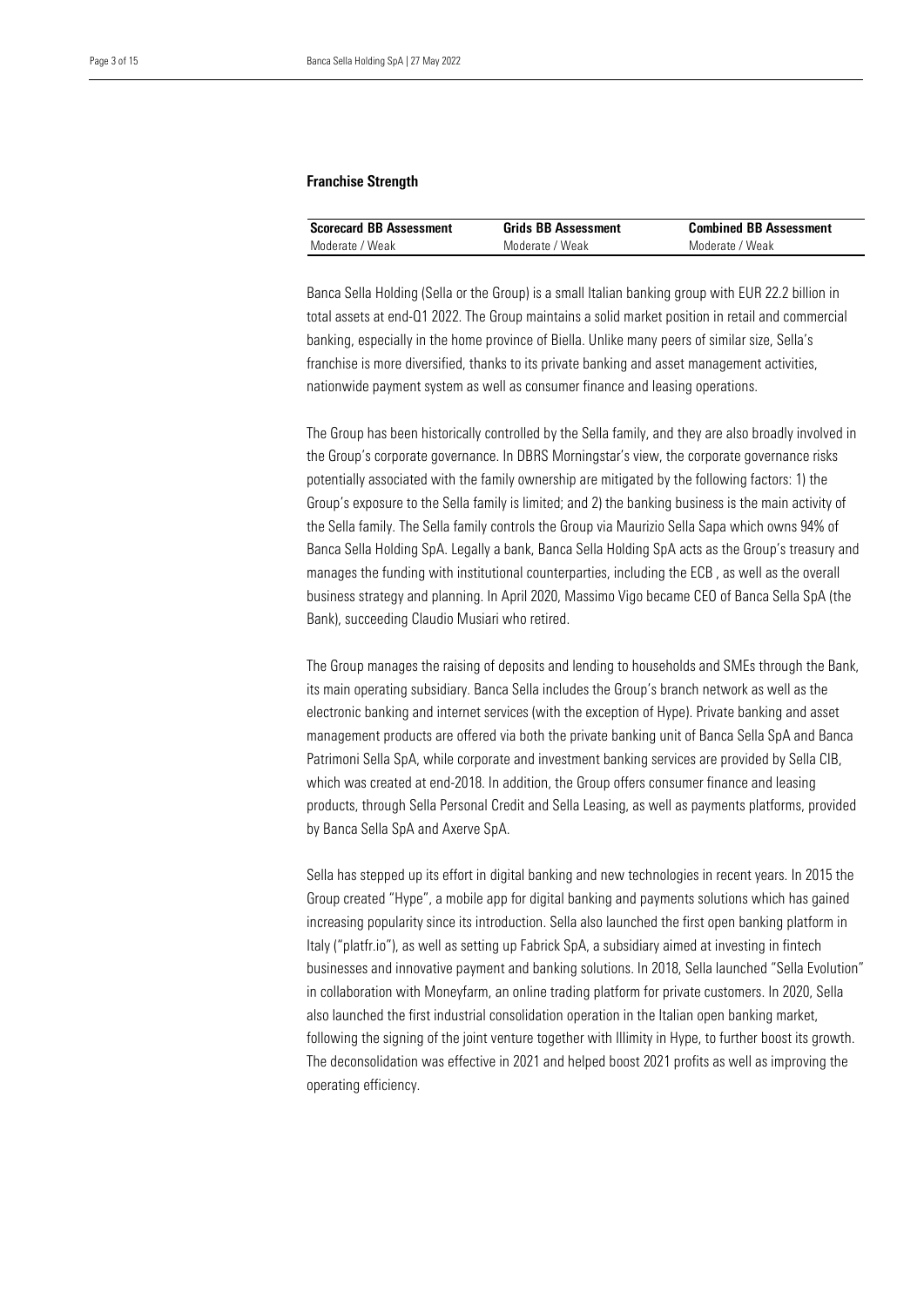$\overline{a}$ 



**Exhibit 1** Employees and Branches, 2017-2021 **Exhibit 2** Group Structure, end-2021

Source: DBRS Morningstar, Company Documents

#### Earnings Power

| <b>Scorecard BB Assessment</b> | <b>Grids BB Assessment</b> | <b>Combined BB Assessment</b> |
|--------------------------------|----------------------------|-------------------------------|
| Good /Moderate                 | Weak                       | Moderate / Weak               |

In 2021, the Group reported net attributable income of EUR 108.3 million, up more than threefold year-on-year (YoY) from EUR 29.6 million. Results in 2021 incorporated capital gains stemming from the deconsolidation of Hype, following the setup of the joint-venture with Illimity. Excluding this, net attributable income would have been up 73% YoY. Results were supported by lower provisions compared to 2020 which incorporated COVID-19 related provisions and higher core revenues despite higher operating expenses. Net interest income for the Group was up 5.0% YoY in 2021, thanks to solid volume growth and TLTRO III which offset the persisting impact of low rates. Net fees and commissions were up 15.4%, thanks to diversification of activities, with solid performance reported in all segments.

Whilst the Group's cost to income ratio remains high as a result of Sella's investments in new technologies and innovative banking products, operating efficiency has improved and the cost to income ratio stood at 75.8%, compared to 79.7% a year earlier. We expect operating efficiency to continue improving in coming quarters following the deconsolidation of Hype.

Provisions were down 30.5% YoY as provisions in 2020 were high and incorporated the deterioration of the macroeconomic scenarios under IFRS 9 amidst the COVID-19 crisis. As a result, the cost of risk normalised at 58 bps in 2021 against 85 bps in 2020.

In Q1 2022, the Group reported net attributable income of EUR 35.0 million, down from EUR 68.0 million in Q1 2021. Excluding the capital gain resulting from the sale of the Group's 50% stake in Hype in Q1 2021, net profit doubled YoY. This was a result of lower provisions and higher revenue generation, mainly supported by a good result from financial operations due to capital gains from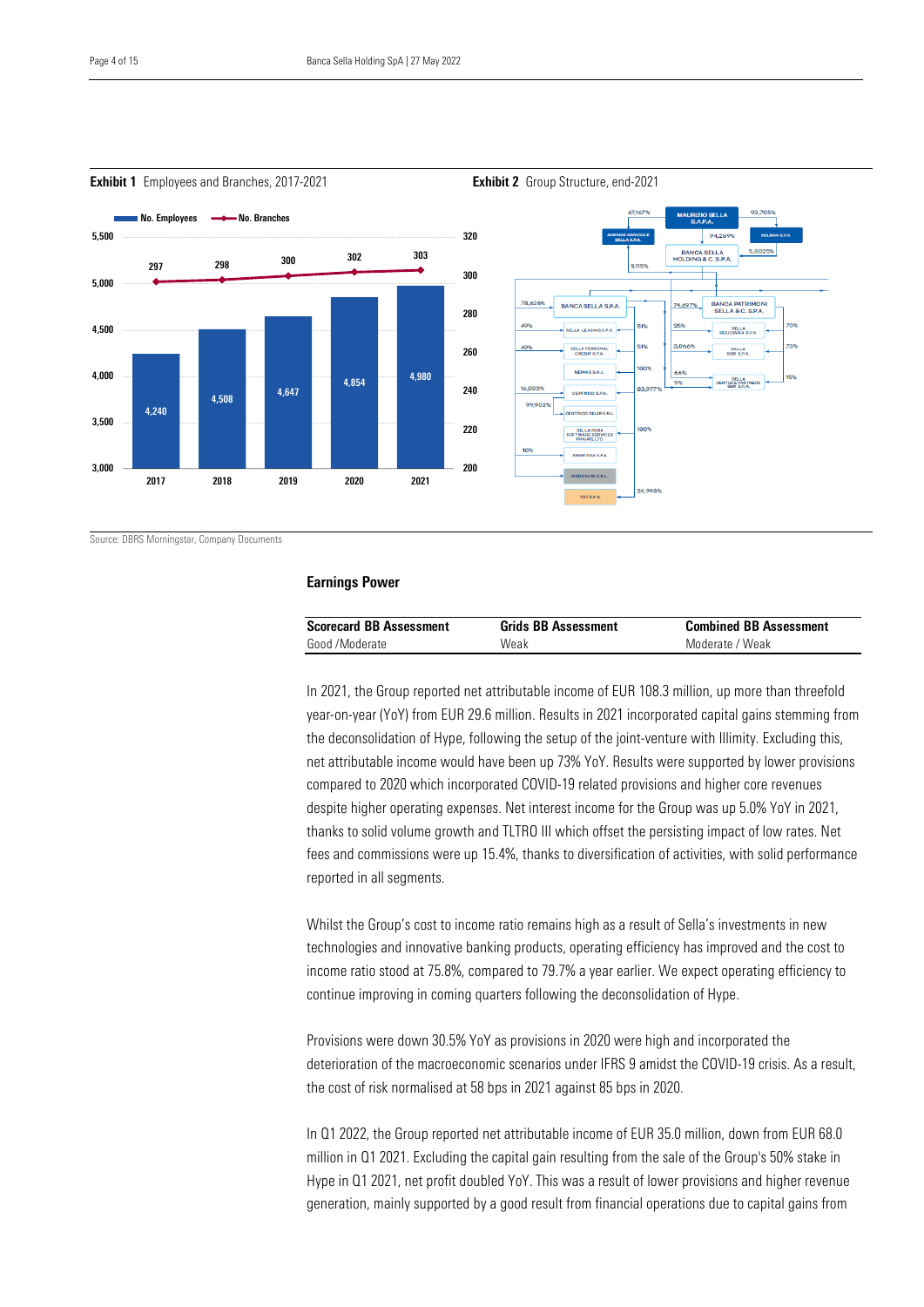continued investments in digital and open banking. Loan loss provisions were down by 47.7% YoY, implying a cost of risk of around 24 bps. the sale of securities and higher core revenues. Operating costs were up 16.2% YoY, mainly on



Source: DBRS Morningstar, Company Documents

| <b>Risk Profile</b>            |                            |                               |  |  |  |  |  |
|--------------------------------|----------------------------|-------------------------------|--|--|--|--|--|
| <b>Scorecard BB Assessment</b> | <b>Grids BB Assessment</b> | <b>Combined BB Assessment</b> |  |  |  |  |  |
| Good /Moderate                 | Moderate / Weak            | Moderate                      |  |  |  |  |  |

Sella's risk profile is consistent with its retail and commercial banking franchise, with approximately 85% of total risk weighted assets (RWA) linked to credit and counterparty risk as of end-2021. Most of the lending activity is carried out at the operating Banca Sella SpA, which provides the vast majority of the Group's net loans to customers. The Group's lending is primarily to retail, SMEs and corporate clients and is largely represented by mortgages (around 50%), credit cards and personal loans (around 15%) and leasing (around 10%) at end-2021. Sella's loan book is composed of around 38% of SME exposures, which is twice the average for the Italian banking sector. Interest rate risk is low, with market risk mostly arising from the Group's fixed-income portfolio, including its large exposure to Italian sovereign debt. NPEs have been declining in recent years but the unprecedented measures put in place by the domestic and European authorities have delayed the formation of NPLs following the COVID-19 pandemic. Therefore, we believe uncertainty remains regarding the full effect of the COVID-19 pandemic on asset quality. In addition, the macroeconomic outlook has been made less clear by Russia's invasion of Ukraine, although Sella has no direct exposure to Russia and Ukraine. Nevertheless, we understand Sella will proceed with additional bad loans disposals, which should give the Group more flexibility to absorb a potential new influx of NPEs.

#### Credit Risk

DBRS Morningstar notes that Sella has delivered so far on its announced business strategy to reduce the Group's stock of NPEs via disposals and internal management actions. As a result, the Group's asset quality has continued to improve in 2021 with the total stock of gross non-performing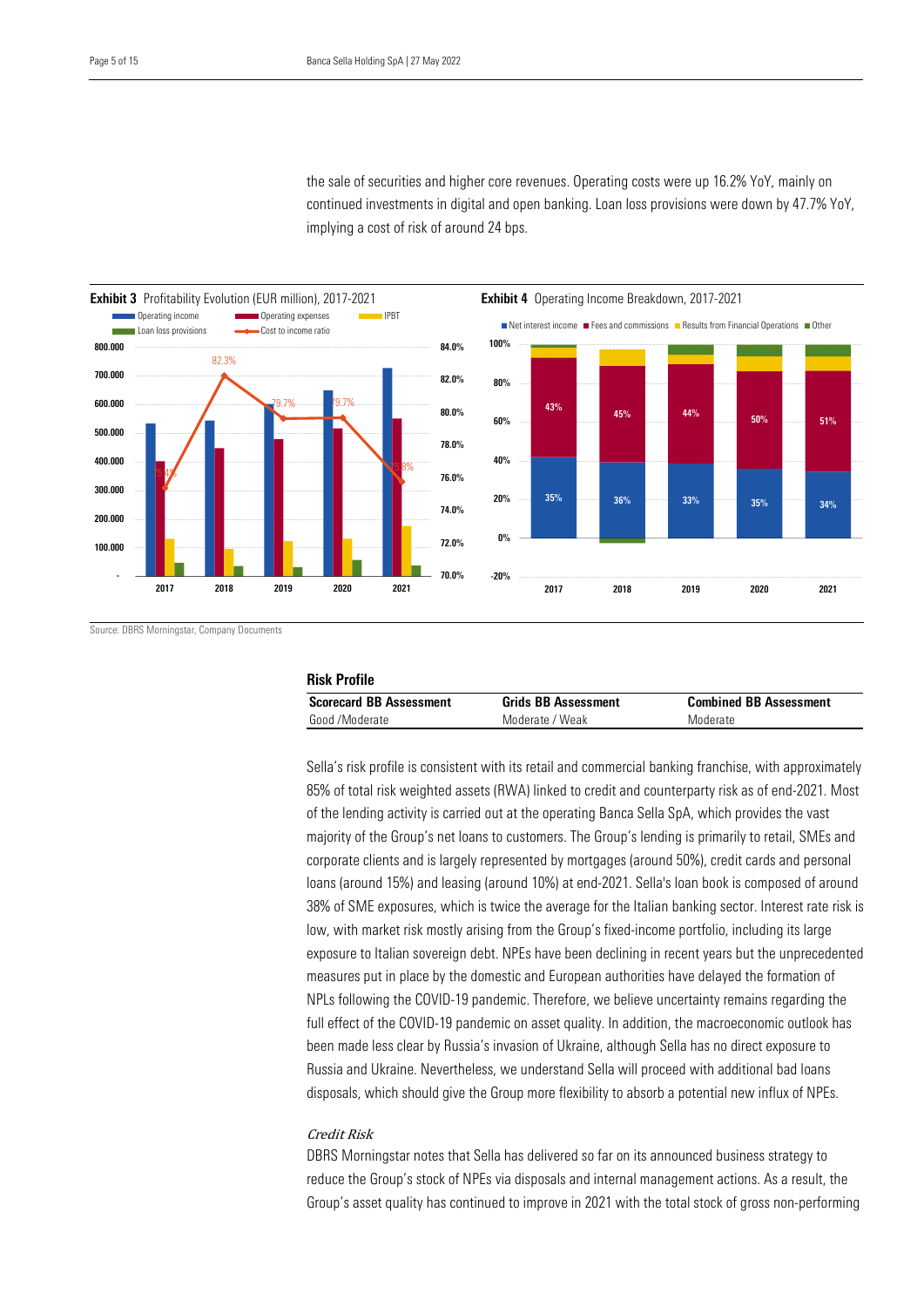Group's gross NPE ratio stood at 4.1% at end-Q1 2022, fairly stable from 4.2% at end-2021, but down from 5.7% as of end-2020. We now see this level as now comparing favourably to domestic 2022 compared to 2.2% at end-2021 and down from 2.9% at end-2020. The Group's total coverage ratio stood at 49.6% at end-Q1 2022 fairly stable in recent years, with total coverage of bad loans exposures (NPEs) decreasing to EUR 424 million at end-2021 from EUR 517 million at end-2020. The banks and more in line with the average for European banks. The net NPL ratio was 2.1% at end-Q1 improving to 67.2% from 62.8% at end-2020.

#### Sovereign risk

Sella's risk profile includes a sizable exposure to the Italian sovereign. At end-2021, the Group's securities portfolio comprised EUR 3.2 billion of Italian government bonds, corresponding to approximately 16% of the Group's total assets and 3.0x CET1 capital. Nevertheless, DBRS Morningstar notes that around 71% of Sella's securities portfolio is classified as held to collect (HTC) to reduce sensitivity to spread widening.



Source: DBRS Morningstar, Company Documents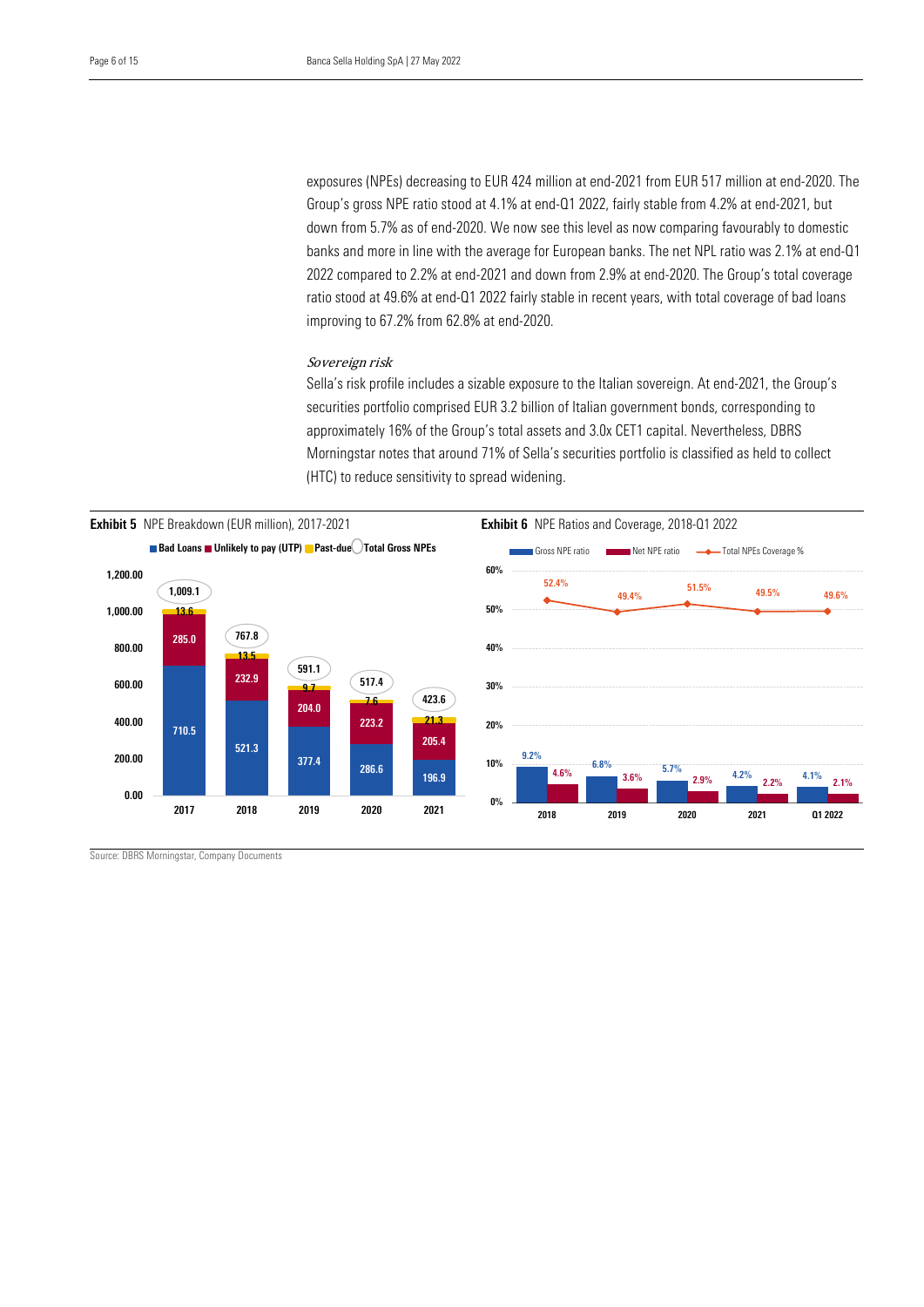#### Funding and Liquidity

| <b>Scorecard BB Assessment</b> | <b>Grids BB Assessment</b> | <b>Combined BB Assessment</b> |
|--------------------------------|----------------------------|-------------------------------|
| Strong                         | Moderate                   | Good                          |

 DBRS Morningstar views Sella's funding profile as good, supported by its large deposit retail franchise and limited reliance on wholesale funds. The majority of Sella's deposits are generated by Banca Sella SpA, the commercial bank of the Group, whilst Banca Sella Holding acts as treasurer and manages the institutional funding. Customer deposits remain the primary source of funding, accounting for 86% of the Group's total funding. In addition, DBRS Morningstar notes that the Group had EUR 2.2 billion of ECB's TLTRO III funds, which represents 12% of the Group's total funding.

Sella's liquidity position remains solid with a total stock of unencumbered assets of around EUR 4.0 billion at end-2021, which compares favourably with future bond maturities. At end-Q1 2022, Sella's liquidity coverage ratio (LCR) and net stable funding ratio (NSFR) remained well above regulatory requirements at respectively 200.8% and 135.1%.



Source: DBRS Morningstar, Company Documents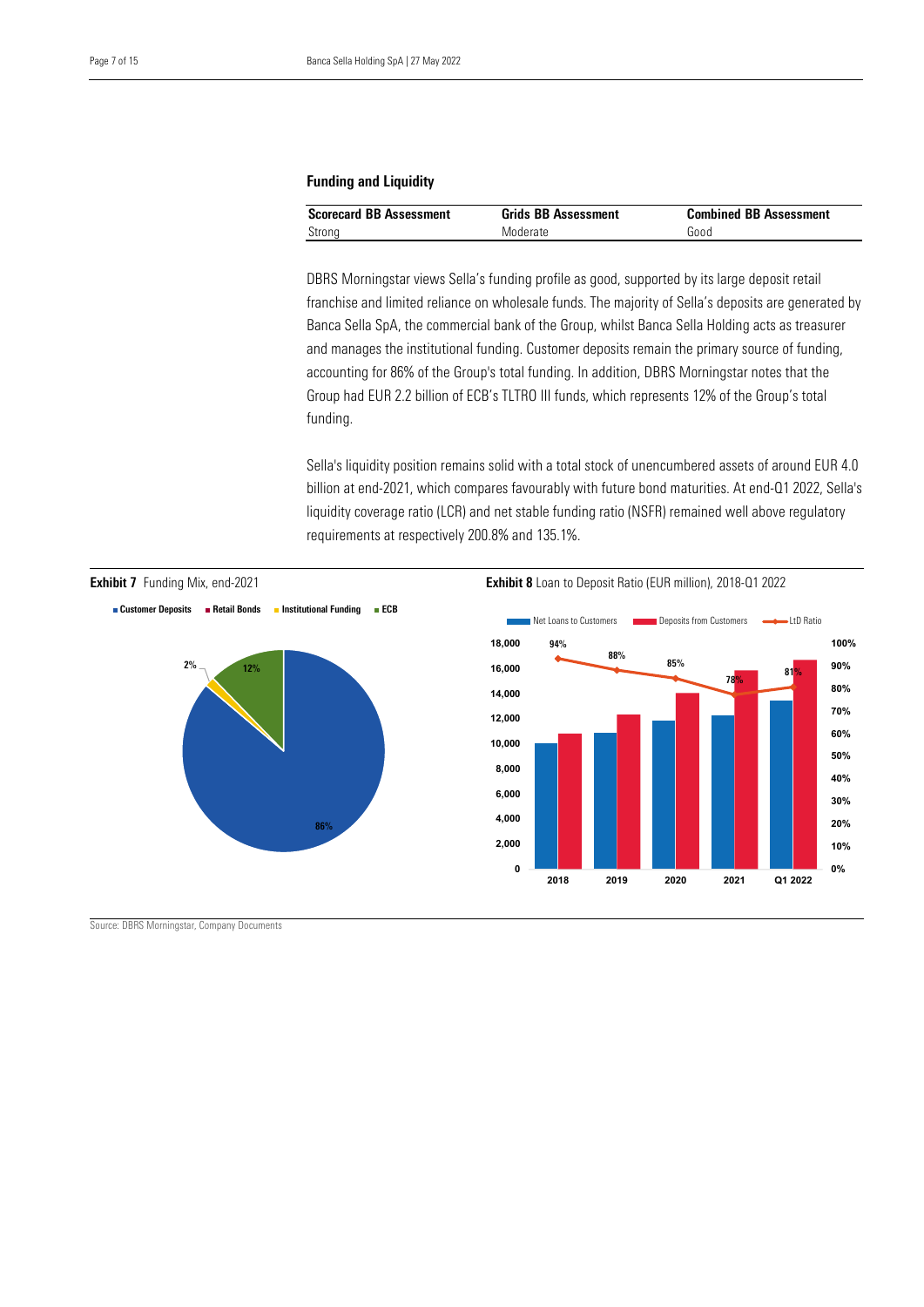#### Capitalisation

| <b>Scorecard BB Assessment</b> | <b>Grids BB Assessment</b> | <b>Combined BB Assessment</b> |
|--------------------------------|----------------------------|-------------------------------|
| Moderate / Weak                | Moderate / Weak            | Moderate / Weak               |

 Whilst Sella's capitalisation remains modest, capital ratios have improved in 2021 and Q1 2022 thanks to internal capital generation, bad loan disposals and the partial sale of Hype. We expect capital ratios to improve further thanks to the implementation of the AIRB models in 2022. Sella reported at end-March 2022 a phased-in CET1 ratio of 12.0% compared to 12.3% at end-2021. The phased-in Total Capital ratio was 14.3%, up from 14.2% at end-2021. This provides the Group with adequate cushions over the minimum requirements set by the Bank of Italy for 2022 for CET1 of 7.28% and 11.0% for Total Capital according to the Supervisory Review and Evaluation Process (SREP). Sella also reported a transitional leverage ratio of 6.6% at end-March 2022.



Source: DBRS Morningstar, Company Documents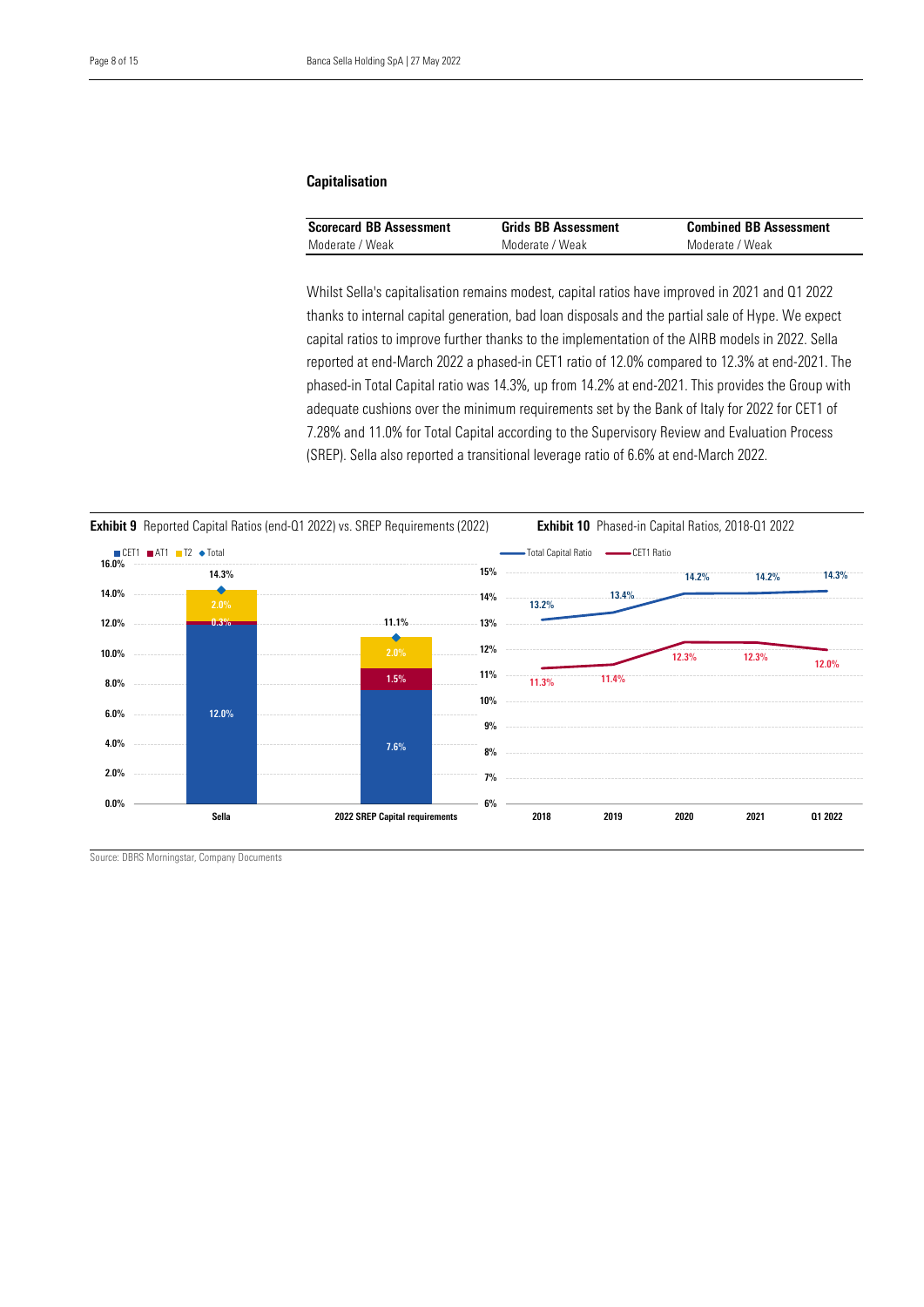## Banca Sella Holding SpA

ESG Checklist

| <b>ESG Factor</b>                            | <b>ESG Credit Consideration Applicable to the Credit Analysis: Y/N</b>                                                                                                          |             | <b>Extent of the Effect on</b><br>the ESG Factor on the<br><b>Credit Analysis: Relevant</b><br>(R) or Significant $(S)^*$ |
|----------------------------------------------|---------------------------------------------------------------------------------------------------------------------------------------------------------------------------------|-------------|---------------------------------------------------------------------------------------------------------------------------|
| <b>Environmental</b>                         | Overall:                                                                                                                                                                        | N           | N                                                                                                                         |
| <b>Emissions, Effluents,</b>                 | Do we consider the costs or risks result, or could result in changes to an issuer's financial,                                                                                  | N           |                                                                                                                           |
| and Waste                                    | operational, and/or reputational standing?                                                                                                                                      |             | N                                                                                                                         |
| <b>Carbon and</b>                            | Does the issuer face increased regulatory pressure relating to the carbon impact of its or its                                                                                  | N           | N                                                                                                                         |
| <b>GHG Costs</b>                             | clients' operations resulting in additional costs?                                                                                                                              |             |                                                                                                                           |
| <b>Climate and</b>                           | Will climate change and adverse weather events potentially disrupt issuer or client                                                                                             | N           | N                                                                                                                         |
| <b>Weather Risks</b>                         | operations, causing a negative financial impact?                                                                                                                                |             |                                                                                                                           |
| <b>Social</b>                                | Overall:                                                                                                                                                                        | N           | N                                                                                                                         |
| <b>Social Impact of</b>                      | Do we consider that the social impact of the issuer's products and services could pose a                                                                                        |             |                                                                                                                           |
| <b>Products and Services</b>                 | financial or regulatory risk to the issuer?                                                                                                                                     | N           | N                                                                                                                         |
| <b>Human Capital and</b>                     | Is the issuer exposed to staffing risks, such as the scarcity of skilled labour, uncompetitive                                                                                  |             |                                                                                                                           |
| <b>Human Rights</b>                          | wages, or frequent labour relations conflicts that could result in a material financial or                                                                                      | N           | N                                                                                                                         |
|                                              | Do violations of rights create a potential liability that could negatively affect the issuer's                                                                                  | N           | N                                                                                                                         |
|                                              | financial wellbeing or reputation?                                                                                                                                              |             |                                                                                                                           |
|                                              | <b>Human Capital and Human Rights:</b>                                                                                                                                          | N           | <b>N</b>                                                                                                                  |
| <b>Product</b>                               | Does failure in delivering quality products and services cause damage to customers and                                                                                          | N           | N                                                                                                                         |
| Governance                                   | expose the issuer to financial and legal liability?                                                                                                                             |             |                                                                                                                           |
| <b>Data Privacy</b>                          | Has misuse or negligence in maintaining private client or stakeholder data resulted, or could                                                                                   | N           | N                                                                                                                         |
| and Security                                 | result, in financial penalties or client attrition to the issuer?                                                                                                               |             |                                                                                                                           |
| <b>Community</b><br><b>Relations</b>         | Does engagement, or lack of engagement, with local communities pose a financial or<br>reputational risk to the issuer?                                                          | N           | N                                                                                                                         |
| Access to<br><b>Basic Services</b>           | Does a failure to provide or protect with respect to essential products or services have the<br>potential to result in any significant negative financial impact on the issuer? | N           | N                                                                                                                         |
|                                              |                                                                                                                                                                                 |             |                                                                                                                           |
| <b>Governance</b>                            | Overall:                                                                                                                                                                        | $\mathbf N$ | N                                                                                                                         |
| <b>Political Risks</b>                       | <b>Bribery, Corruption, and</b> Do alleged or actual illicit payments pose a financial or reputational risk to the issuer?                                                      | N           | N                                                                                                                         |
|                                              | Are there any political risks that could impact the issuer's financial position or its reputation?                                                                              | N           | N                                                                                                                         |
|                                              | <b>Bribery, Corruption, and Political Risks:</b>                                                                                                                                | N           | N                                                                                                                         |
| <b>Business Ethics</b>                       | Do general professional ethics pose a financial or reputational risk to the issuer?                                                                                             | N           | N                                                                                                                         |
| <b>Corporate / Transaction</b><br>Governance | Does the issuer's corporate structure limit appropriate board and audit independence?                                                                                           | N           | N                                                                                                                         |
|                                              | Have there been significant governance failures that could negatively affect the issuer's<br>financial wellbeing or reputation?                                                 | N           | N                                                                                                                         |
|                                              | <b>Corporate / Transaction Governance:</b>                                                                                                                                      | N           | N                                                                                                                         |
|                                              | <b>Consolidated ESG Criteria Output:</b>                                                                                                                                        | N           | N                                                                                                                         |

\* A Relevant Effect means that the impact of the applicable ESG risk factor has not changed the rating or rating trend on the issuer.

A Significant Effect means that the impact of the applicable ESG risk factor has changed the rating or trend on the issuer.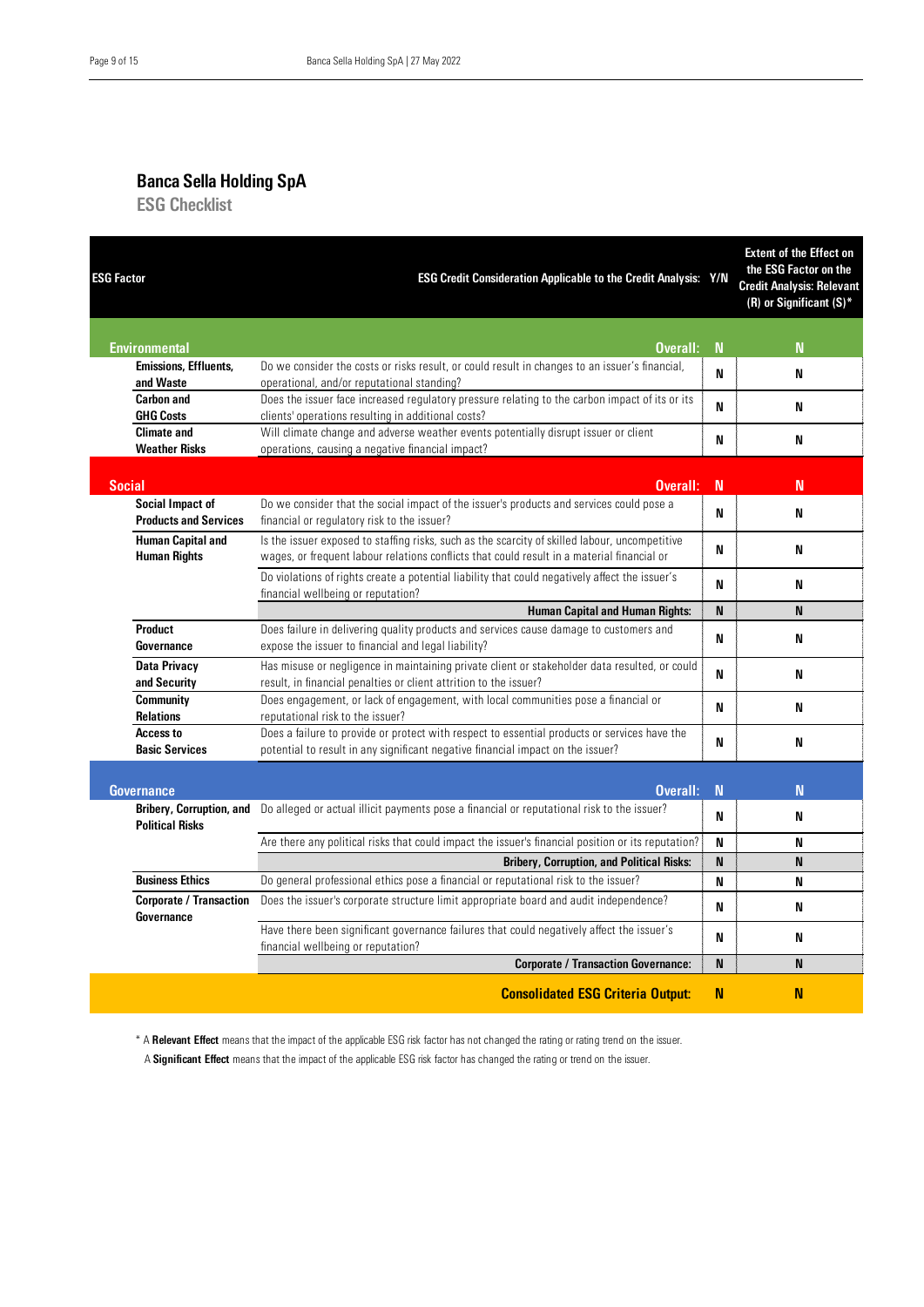#### ESG Considerations

#### *Environmental*

 sign up for the TCFD disclosures for the time being. The Environmental factor does not affect the ratings or trend assigned to Sella. The Bank did not

DBRS Morningstar also notes that, according to the results of the ECB economy-wide climate stress test published in September 2021, banks located in south European countries, such as Italy, are significantly more exposed to firms that are subject to high physical risk, not only in comparison with other countries, but also when compared with the euro area average. The ECB will carry out a stress test exercise on climate risk as its annual supervisory stress test for 2022. The output of the climate related stress-test will be integrated into the Supervisory Review and Evaluation Process (SREP) using a qualitative approach as opposed to a quantitative approach, however, there won't be any direct capital impact via the Pillar 2 guidance.

#### *Social*

The Social factor does not affect the ratings or trend assigned to Sella. Shortcomings in the Bank's internal process regarding data protection could have a significant impact on Sella's reputation and franchise. However, there has been no similar cases to date involving Sella. Any significant data breach or cybersecurity attack could have significant reputational and financial consequences.

#### *Governance*

The Governance factor does not affect the ratings or trend assigned to Sella. Shortcomings regarding business ethics or governance could have a significant impact on Sella's reputation and franchise or income statement. However, there has been no similar cases to date involving Sella. The Bank's current Board of Directors (BoD) consists of 13 members, of which 4 are independent.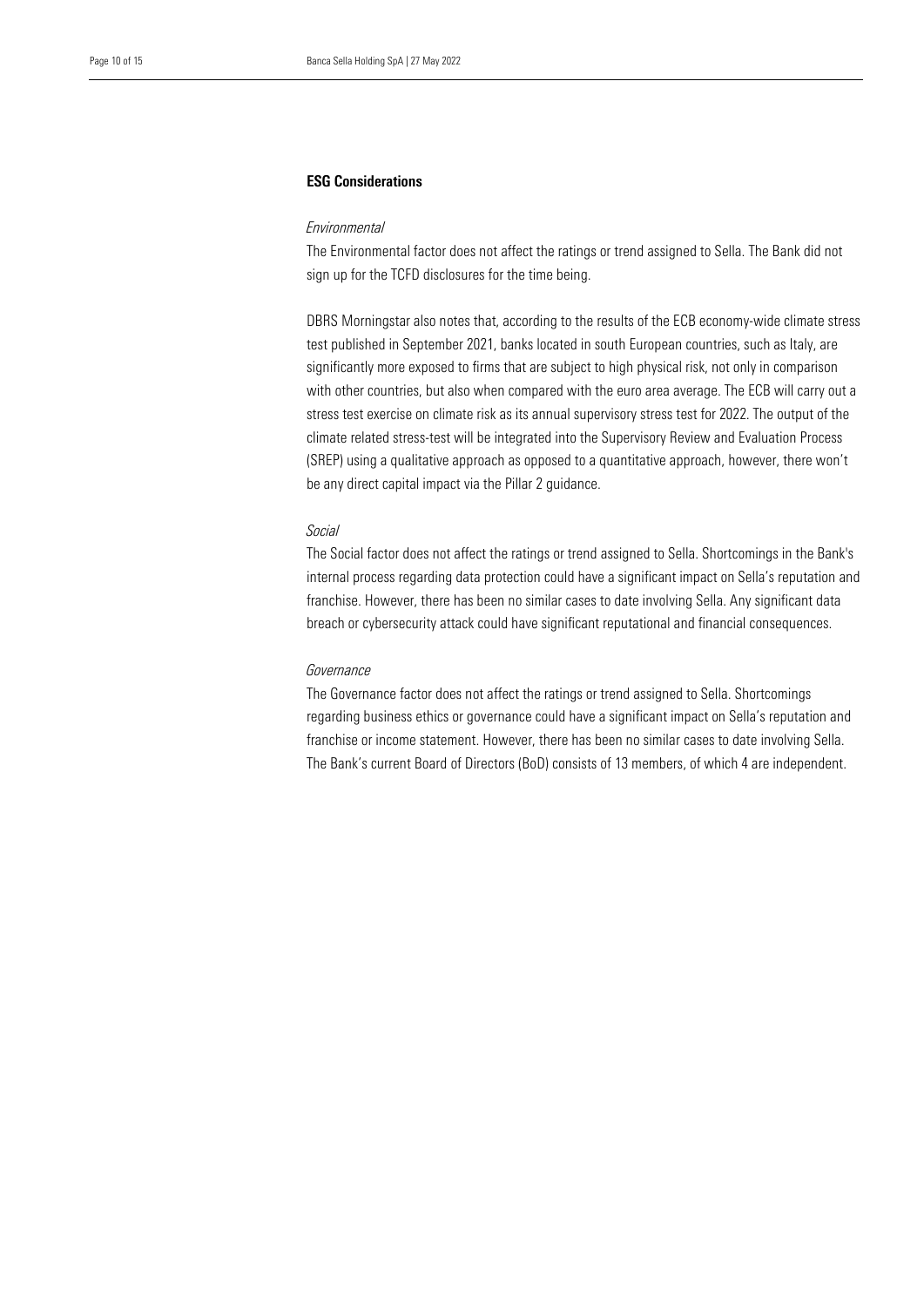## Banca Sella Holding SpA

|                                |                                            |                                           | $\overline{2}$                                     | 3                                                                      | 4                                    | 5                                |
|--------------------------------|--------------------------------------------|-------------------------------------------|----------------------------------------------------|------------------------------------------------------------------------|--------------------------------------|----------------------------------|
| 2021                           | <b>Scorecard</b><br>Indicator              | <b>Scorecard Indicator</b><br><b>Data</b> | <b>Scorecard</b><br>Indicator<br><b>Assessment</b> | <b>Scorecard</b><br><b>Building Block</b><br>(BB)<br><b>Assessment</b> | <b>Grids BB</b><br><b>Assessment</b> | <b>Combined BB</b><br>Assessment |
| <b>Franchise</b>               | <b>Adjusted Assets</b>                     | 16                                        | M/W                                                | M/M                                                                    | M/W                                  | M/M                              |
|                                | Sovereign Rating                           | 13                                        | G/M                                                |                                                                        |                                      |                                  |
|                                | Return on Equity                           | 6.30%                                     | G/M                                                |                                                                        |                                      |                                  |
| Earnings                       | Return on Assets                           | 0.43%                                     | G/M                                                | G/M                                                                    | W                                    | <b>M/W</b>                       |
|                                | IBPT/Avg.Assets                            | 0.85%                                     | G/M                                                |                                                                        |                                      |                                  |
| <b>Risk</b>                    | Net NPI s/Net Loans                        | 2.94%                                     | M                                                  | G/M                                                                    | M/M                                  | M                                |
|                                | Provisions/IBPT                            | 36.10%                                    | G                                                  |                                                                        |                                      |                                  |
| <b>Funding &amp; Liquidity</b> | Sovereign-Adjusted Funding Ratio           | 79.4%                                     | S                                                  | s                                                                      | М                                    |                                  |
|                                | Sovereign-Adjusted Capital Ratio           | 7.83%                                     | W                                                  |                                                                        |                                      |                                  |
| Capitalisation                 | NPL/Equity + Loan Loss Reserves            | 40.59%                                    | G/M                                                | M/W                                                                    | <b>M/W</b>                           | M/W                              |
|                                | 5-Year Accumulated Net Income/Total Assets | 1.55%                                     | G/M                                                |                                                                        |                                      |                                  |

| <b>Overall Assessment</b> | Intrinsic Assessment Range (IAR) |            |           | <b>Assigned IA</b> |
|---------------------------|----------------------------------|------------|-----------|--------------------|
| M                         | BBB (high)                       | <b>BBB</b> | BBB (low) | <b>BBB</b> (low)   |

Notes: (1) based on financial data as of 2021. (2) For more information see Global Methodology for Rating Banks and Banking Organisations published on 19 July 2021.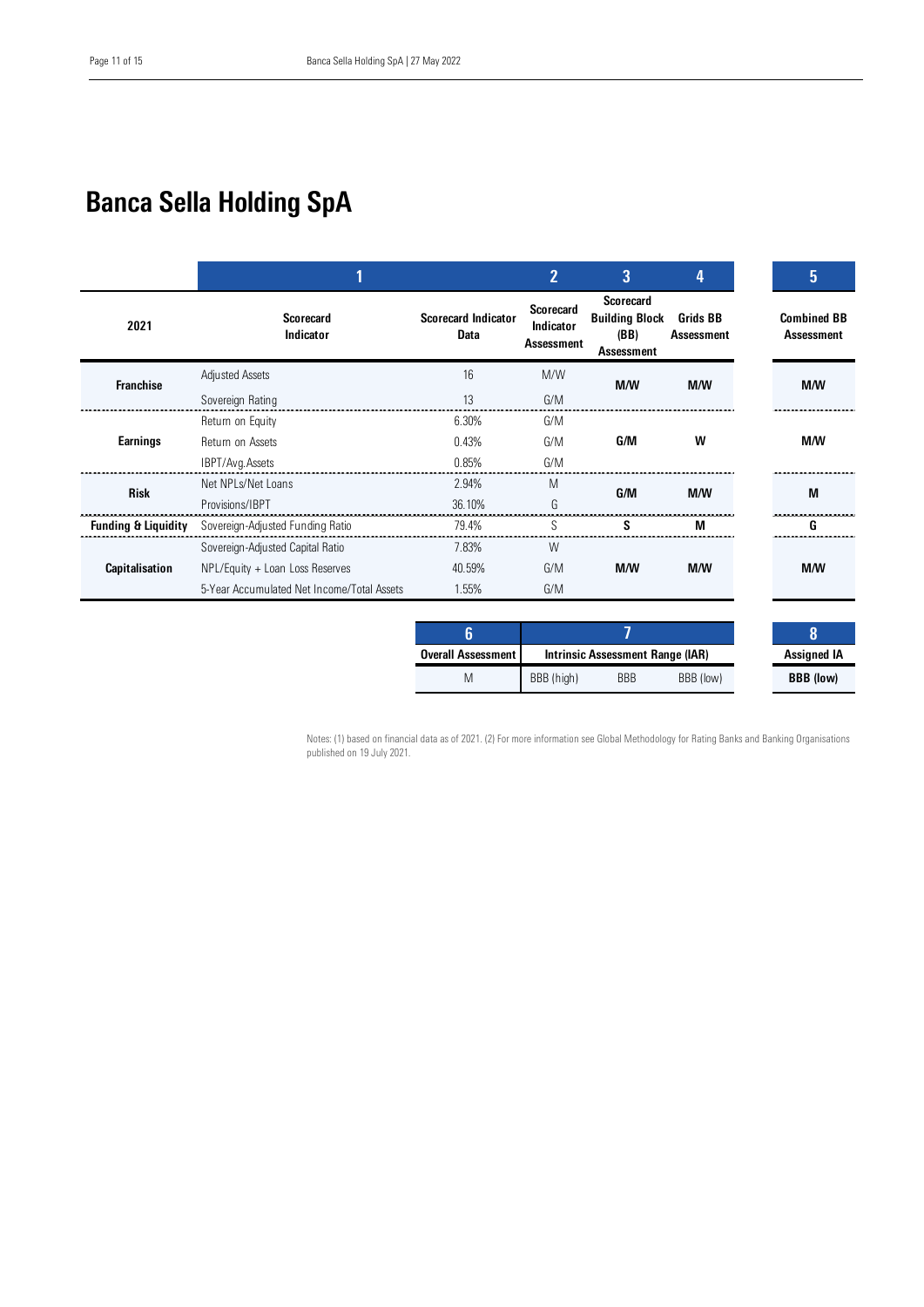#### Annual Financial Information

|                                             |         | For the Year Ended December 31 (IFRS) |        |           |           |
|---------------------------------------------|---------|---------------------------------------|--------|-----------|-----------|
|                                             | 2021    | 2020                                  | 2019   | 2018      | 2017      |
| <b>Balance Sheet (EUR Millions)</b>         |         |                                       |        |           |           |
| Cash & Cash Equivalents*                    | 4,936   | 3.288                                 | 1,928  | 2.470     | 3,245     |
| <b>Investments in Financial Assets</b>      | 1,962   | 5,175                                 | 4,491  | 3,674     | 2,541     |
| <b>Gross Loans to Customers</b>             | 10,066  | 8,026                                 | 7,455  | 7,063     | 6,986     |
| Loan Loss Reserves                          | (210)   | (326)                                 | (338)  | (447)     | (535)     |
| Net Lending to Customers                    | 9,856   | 7,700                                 | 7,117  | 6,616     | 6,451     |
| <b>Total Assets</b>                         | 20,479  | 17,846                                | 15,004 | 14,283    | 13,797    |
| Deposits from Customers                     | 15,900  | 14,095                                | 12,356 | 10,852    | 10,543    |
| Debt & Capital Lease Obligations            | 214     | 322                                   | 430    | 791       | 584       |
| <b>Total Liabilities</b>                    | 19,171  | 16,659                                | 13,857 | 13,204    | 12,682    |
| <b>Total Equity</b>                         | 1,308   | 1,187                                 | 1,147  | 1,079     | 1,115     |
|                                             |         |                                       |        |           |           |
| <b>Income Statement (EUR Millions)</b>      |         |                                       |        |           |           |
| Net Interest Income                         | 244     | 230                                   | 246    | 238       | 224       |
| Non Interest Income                         | 575     | 443                                   | 458    | 410       | 387       |
| <b>Equity Method Results</b>                | 1       | $\overline{2}$                        | 0      | 3         | (0)       |
| <b>Total Operating Income</b>               | 820     | 675                                   | 704    | 652       | 611       |
| <b>Total Operating Expenses</b>             | 622     | 567                                   | 589    | 547       | 510       |
| Income Before Provisions and Taxes (IBPT)   | 198     | 109                                   | 115    | 104       | 101       |
| Loan Loss Provisions                        | 41      | 55                                    | 45     | 50        | 48        |
| Irregular Income/Expenses                   | 3       | 1                                     | 3      | 6         | (21)      |
| Net Attributable Income                     | 108     | 30                                    | 34     | 25        | 52        |
|                                             |         |                                       |        |           |           |
| Growth (%) - YoY Change                     |         |                                       |        |           |           |
| Net Interest Income                         | 5.86%   | $-6.25%$                              | 3.29%  | 6.08%     | $-6.62%$  |
| <b>Total Operating Income</b>               | 21.38%  | $-4.05%$                              | 8.01%  | 6.61%     | $-2.45%$  |
| <b>Total Operating Expenses</b>             | 9.79%   | $-3.80%$                              | 7.62%  | 7.36%     | 5.52%     |
| <b>IBPT</b>                                 |         |                                       |        |           |           |
|                                             | 81.91%  | $-5.32%$                              | 10.06% | 2.85%     | $-29.32%$ |
| Net Attributable Income                     | 266.10% | $-13.09%$                             | 38.72% | $-52.99%$ | $-34.39%$ |
| Gross Loans & Advances                      | 53.54%  | 7.67%                                 | 5.55%  | 1.10%     | 0.84%     |
| <b>Deposits from Customers</b>              | 12.81%  | 14.07%                                | 13.86% | 2.93%     | 1.56%     |
|                                             |         |                                       |        |           |           |
| Earnings (%)                                | 1.35%   |                                       | 1.82%  | 1.90%     | 1.83%     |
| Net Interest Margin                         |         | 1.50%                                 |        |           |           |
| Non-Interest Income / Total Revenue         | 70.08%  | 65.63%                                | 65.06% | 62.97%    | 63.31%    |
| Cost / Income ratio                         | 75.91%  | 83.92%                                | 83.71% | 84.01%    | 83.43%    |
| LLP / IBPT                                  | 20.51%  | 50.85%                                | 39.53% | 47.55%    | 47.20%    |
| Return on Avg Assets (ROAA)                 | 0.65%   | 0.22%                                 | 0.28%  | 0.22%     | 0.42%     |
| Return on Avg Equity (ROAE)                 | 10.42%  | 3.09%                                 | 3.72%  | 2.74%     | 5.75%     |
| <b>IBPT over Avg RWAs</b>                   | ΝA      | 1.35%                                 | 1.44%  | 1.35%     | 1.35%     |
| <b>Internal Capital Generation</b>          | 8.65%   | 3.02%                                 | 2.80%  | 1.84%     | 5.13%     |
|                                             |         |                                       |        |           |           |
| Risk Profile (%)                            |         |                                       |        |           |           |
| Cost of Risk                                | 0.42%   | 0.72%                                 | 0.54%  | 0.64%     | 0.69%     |
| Gross NPLs over Gross Loans                 | 3.44%   | 6.45%                                 | 7.93%  | 10.87%    | 14.45%    |
| <b>NPL Coverage Ratio</b>                   | 49.5%   | 62.9%                                 | 57.2%  | 58.3%     | 53.0%     |
| Net NPLs over Net Loans                     | 1.74%   | 3.13%                                 | 4.02%  | 5.17%     | 7.26%     |
| NPLs to Equity and Loan Loss Reserves Ratio | 38.98%  | 53.17%                                | 62.46% | 86.31%    | 109.25%   |
|                                             |         |                                       |        |           |           |
| Funding & Liquidity (%)                     |         |                                       |        |           |           |
| Net Loan to Deposit Ratio                   | 77.50%  | 56.94%                                | 60.33% | 65.08%    | 66.25%    |
| Liquidity Coverage Ratio                    | 199%    | 218%                                  | 192%   | 179%      | 178%      |
| Net Stable Funding Ratio                    | 134%    | 135%                                  | 137%   | 132%      | 130%      |
|                                             |         |                                       |        |           |           |
| Capitalization (%)                          |         |                                       |        |           |           |
| CET1 Ratio                                  | 12.28%  | 12.29%                                | 11.41% | 11.28%    | 12.23%    |
| Tier1 Ratio                                 | 12.54%  | 12.57%                                | 11.69% | 11.57%    | 12.47%    |
| <b>Total Capital Ratio</b>                  | 14.19%  | 14.18%                                | 13.44% | 13.16%    | 14.47%    |
| Leverage Ratio                              | ΝA      | 6.28%                                 | 6.10%  | 6.03%     | 6.64%     |
| Dividend Payout Ratio                       | 16.9%   | 2.2%                                  | 24.9%  | 32.8%     | 10.7%     |
| Source: Morningstar Inc., Company Documents |         |                                       |        |           |           |

\*Includes Loans to Banks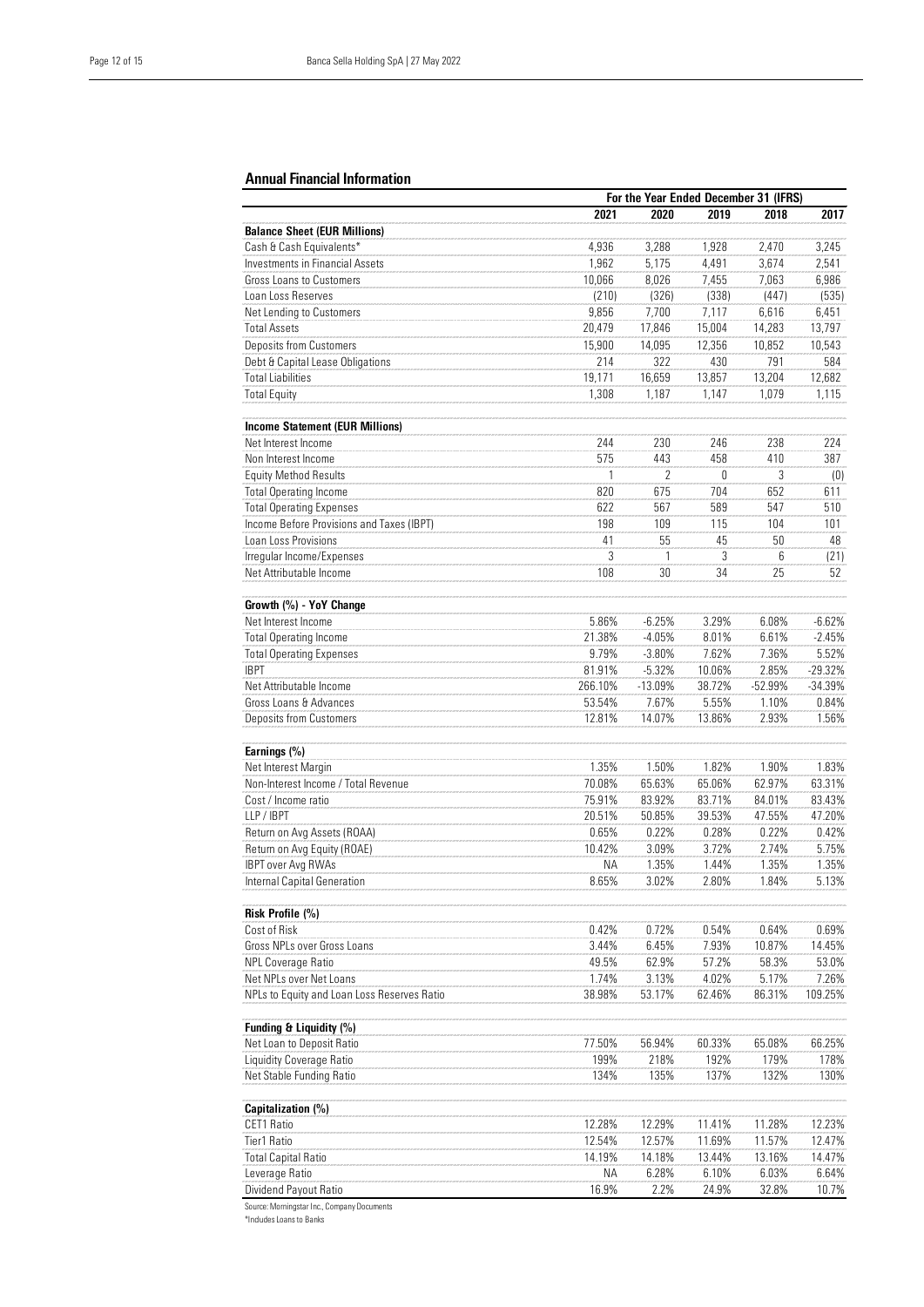#### Methodologies

 The applicable methodologies are the *Global Methodology for Rating Banks and Banking Organisations* (19 July 2021), and *DBRS Morningstar Criteria: Approach to Environmental, Social, and*  under Methodologies. *Governance Risk Factors in Credit Ratings* (3 February 2021) which can be found on our website

#### **Ratings**

| Issuer                  | <b>Obligation</b>                                    | <b>Rating Action Rating</b> | Trend  |
|-------------------------|------------------------------------------------------|-----------------------------|--------|
| Banca Sella Holding SpA | Long-Term Issuer Rating                              | Trend Changed BBB (low)     | Stable |
| Banca Sella Holding SpA | Short-Term Issuer Rating                             | Trend Changed R-2 (middle)  | Stable |
| Banca Sella Holding SpA | Long-Term Senior Debt                                | Trend Changed BBB (low)     | Stable |
| Banca Sella Holding SpA | Short-Term Debt                                      | Trend Changed R-2 (middle)  | Stable |
| Banca Sella Holding SpA | Long-Term Deposits                                   | Trend Changed BBB           | Stable |
| Banca Sella Holding SpA | Short-Term Deposits                                  | Trend Changed R-2 (high)    | Stable |
|                         |                                                      |                             |        |
| Banca Sella S.p.A.      | Long-Term Issuer Rating                              | Trend Changed BBB (low)     | Stable |
| Banca Sella S.p.A.      | Short-Term Issuer Rating                             | Trend Changed R-2 (middle)  | Stable |
| Banca Sella S.p.A.      | Long-Term Senior Debt                                | Trend Changed BBB (low)     | Stable |
| Banca Sella S.p.A.      | Short-Term Debt                                      | Trend Changed R-2 (middle)  | Stable |
| Banca Sella S.p.A.      | Long-Term Deposits                                   | Trend Changed BBB           | Stable |
| Banca Sella S.p.A.      | Short-Term Deposits                                  | Trend Changed R-2 (high)    | Stable |
| Banca Sella S.p.A.      | Mandatory Pay Subordinated Debt (ISIN: XS1311567314) | Trend Changed BB            | Stable |
| Banca Sella S.p.A.      | Mandatory Pay Subordinated Debt (ISIN: XS1687277555) | Trend Changed BB            | Stable |
| Banca Sella S.p.A.      | Mandatory Pay Subordinated Debt (ISIN: XS2030489632) | Trend Changed BB            | Stable |

#### Ratings History

| Issuer                  | <b>Obligation</b>                                    | Current      | 2021         | 2020         | 2019           |
|-------------------------|------------------------------------------------------|--------------|--------------|--------------|----------------|
| Banca Sella Holding SpA | Long-Term Issuer Rating                              | BBB (low)    | BBB (low)    | BBB (low)    | BBB (low)      |
| Banca Sella Holding SpA | Short-Term Issuer Rating                             | R-2 (middle) | R-2 (middle) | R-2 (middle) | R-2 (middle)   |
| Banca Sella Holding SpA | Long-Term Senior Debt                                | BBB (low)    | BBB (low)    | BBB (low)    | BBB (low)      |
| Banca Sella Holding SpA | Short-Term Debt                                      | R-2 (middle) | R-2 (middle) | R-2 (middle) | R-2 (middle)   |
| Banca Sella Holding SpA | Long-Term Deposits                                   | <b>BBB</b>   | <b>BBB</b>   | <b>BBB</b>   | BBB            |
| Banca Sella Holding SpA | Short-Term Deposits                                  | $R-2$ (high) | $R-2$ (high) | $R-2$ (high) | $R-2$ (high)   |
|                         |                                                      |              |              |              |                |
| Banca Sella S.p.A.      | Long-Term Issuer Rating                              | BBB (low)    | BBB (low)    | BBB (low)    | BBB (low)      |
| Banca Sella S.p.A.      | Short-Term Issuer Rating                             | R-2 (middle) | R-2 (middle) | R-2 (middle) | R-2 (middle)   |
| Banca Sella S.p.A.      | Long-Term Senior Debt                                | BBB (low)    | BBB (low)    | BBB (low)    | BBB (low)      |
| Banca Sella S.p.A.      | Short-Term Debt                                      | R-2 (middle) | R-2 (middle) | R-2 (middle) | R-2 (middle)   |
| Banca Sella S.p.A.      | Long-Term Deposits                                   | BBB          | <b>BBB</b>   | <b>BBB</b>   | <b>BBB</b>     |
| Banca Sella S.p.A.      | Short-Term Deposits                                  | $R-2$ (high) | $R-2$ (high) | $R-2$ (high) | $R-2$ (high)   |
| Banca Sella S.p.A.      | Mandatory Pay Subordinated Debt (ISIN: XS1311567314) | <b>BB</b>    | <b>BB</b>    | <b>BB</b>    | B <sub>B</sub> |
| Banca Sella S.p.A.      | Mandatory Pay Subordinated Debt (ISIN: XS1687277555) | BB           | <b>BB</b>    | <b>BB</b>    | BB             |
| Banca Sella S.p.A.      | Mandatory Pay Subordinated Debt (ISIN: XS2030489632) | BB           | <b>BB</b>    | <b>BB</b>    | <b>BB</b>      |

#### Previous Action

• [DBRS Morningstar Confirms Banca Sella's LT Issuer Rating at BBB \(low\), Trend Now Stable,](https://www.dbrsmorningstar.com/research/396480/dbrs-morningstar-confirms-banca-sellas-lt-issuer-rating-at-bbb-low-trend-now-stable) 6 May 2022.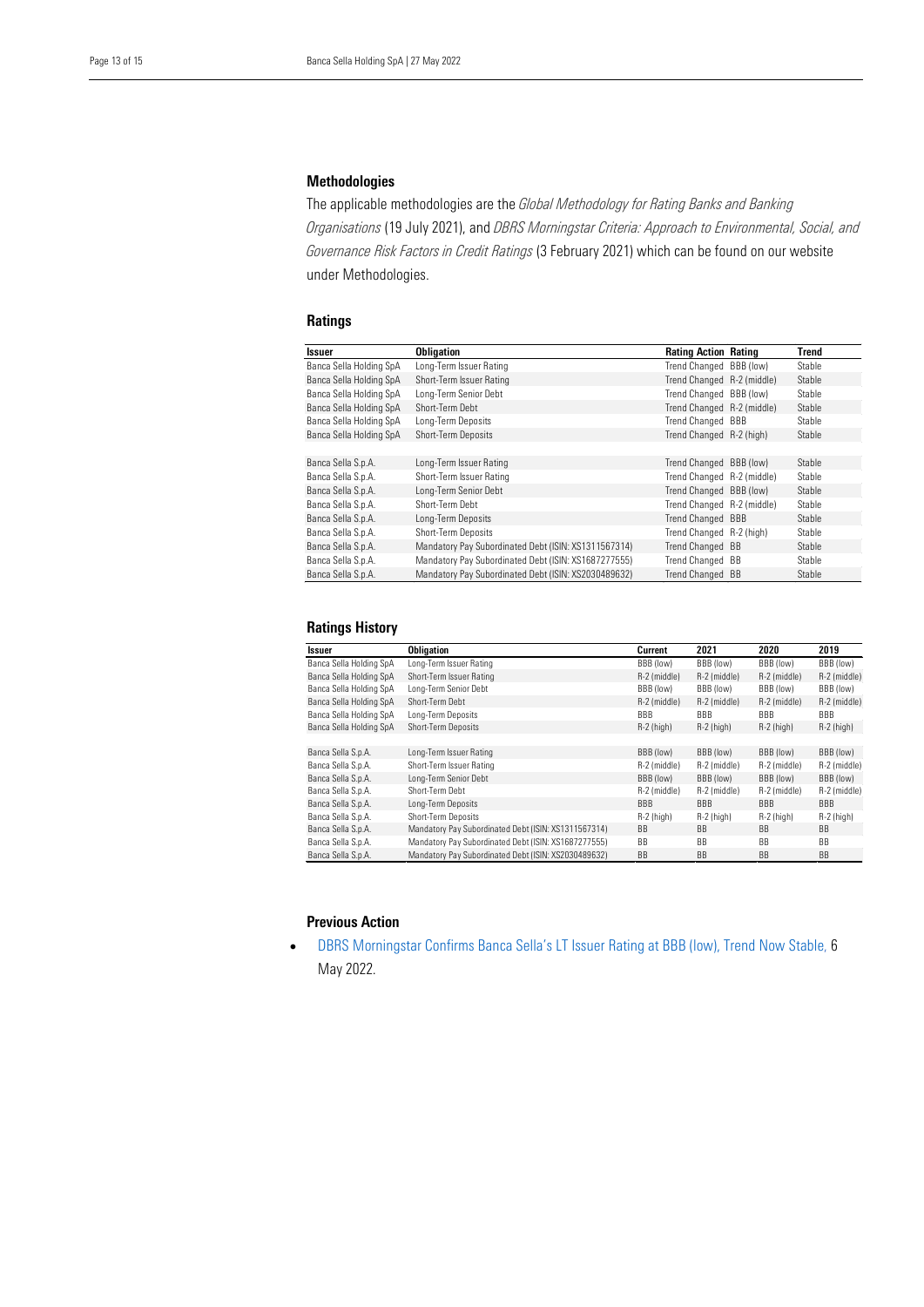### Related Research

- [ESG Factors for Banks, Part Three: Social Factors,](https://www.dbrsmorningstar.com/research/395018/esg-factors-for-banks-part-three-social-factors) 11 April 2022.
- March 2022. • [European Banks: Lower Cost of Risk in FY21; However, Likely to Worsen After Ukraine War,](https://www.dbrsmorningstar.com/research/393979/european-banks-lower-cost-of-risk-in-fy21-however-likely-to-worsen-after-ukraine-war) 22
- • [European Banks' Direct Exposure to Russia and Ukraine Is Manageable, But Risks Have Increased,](https://www.dbrsmorningstar.com/research/393735/european-banks-direct-exposure-to-russia-and-ukraine-is-manageable-but-risks-have-increased)  16 March 2022.
- [Italian Banks: FY 2021 Results Heading Towards Pre-COVID Levels as Risks from the Pandemic](https://www.dbrsmorningstar.com/research/392265/italian-banks-fy-2021-results-heading-towards-pre-covid-levels-as-risks-from-the-pandemic-remain-under-control)  [Remain Under Control,](https://www.dbrsmorningstar.com/research/392265/italian-banks-fy-2021-results-heading-towards-pre-covid-levels-as-risks-from-the-pandemic-remain-under-control) 14 February 2022.
- [European Banks: Rating Outlook Stable for 2022,](https://www.dbrsmorningstar.com/research/391246/european-banks-rating-outlook-stable-for-2022) 27 January 2022.
- [Italian Banks: Improved Operating Environment and Better Asset Quality Dynamics Underpinned](https://www.dbrsmorningstar.com/research/387863/italian-banks-improved-operating-environment-and-better-asset-quality-dynamics-underpinned-9m-2021-results)  [9M 2021 Results,](https://www.dbrsmorningstar.com/research/387863/italian-banks-improved-operating-environment-and-better-asset-quality-dynamics-underpinned-9m-2021-results) 11 November 2021.
- [ESG Factors for Banks, Part Two: Governance Factors,](https://www.dbrsmorningstar.com/research/386141/esg-factors-for-banks-part-two-governance-factors) 19 October 2021.
- [Italian Banks: H1 2021 Results Supported by Revenue Rebound and LLP Reduction,](https://www.dbrsmorningstar.com/research/382842/italian-banks-h1-2021-results-supported-by-revenue-rebound-and-llp-reduction) 10 August 2021.
- [ESG Factors for Financial Institutions, Part One: Environmental Factors,](https://www.dbrsmorningstar.com/research/377394/esg-factors-for-financial-institutions-part-one-environmental-factors) 27 April 2021.
- [Gender Diversity at European Banking Boards: Still a Long Way to Go,](https://www.dbrsmorningstar.com/research/373925/gender-diversity-at-european-banking-boards-still-a-long-way-to-go) 22 February 2021.

#### Previous Report

- [Banca Sella Holding SpA: Rating Report,](https://www.dbrsmorningstar.com/research/380286/banca-sella-holding-spa-rating-report) 18 June 2021.
- [Banca Sella Holding SpA: Rating Report,](https://www.dbrsmorningstar.com/research/363534/banca-sella-holding-spa-rating-report) 7 July 2020.
- [Banca Sella Holding SpA: Rating Report,](https://www.dbrsmorningstar.com/research/347666/banca-sella-holding-spa-rating-report) 3 July 2019.

#### European Bank Ratios & Definitions

• [Bank Ratio Definitions,](https://www.dbrsmorningstar.com/research/393682/bank-ratio-definitions) 14 March 2022